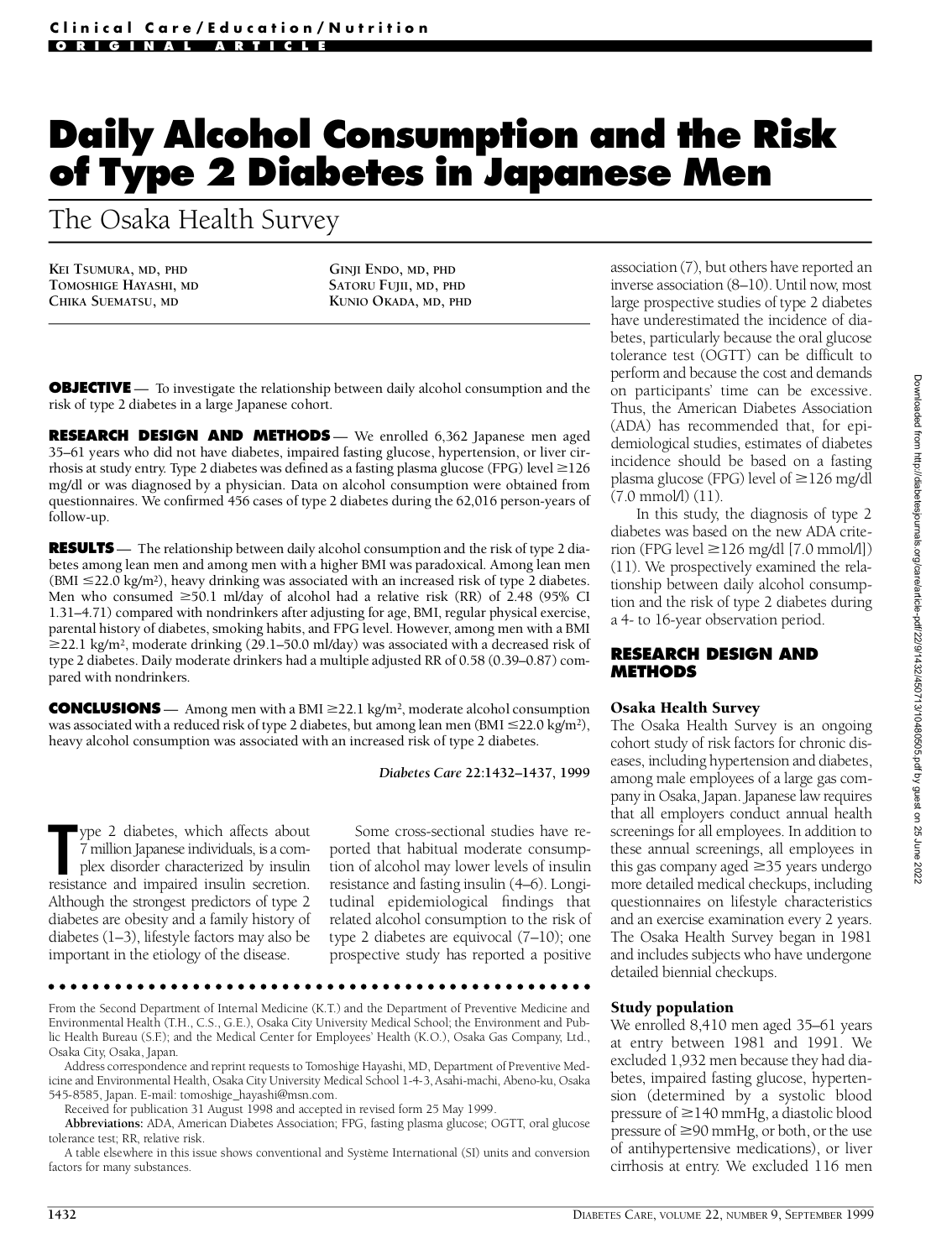### **Table 1—***Conversion of ounces of various alcoholic beverages to the equivalent of milliliters of ethanol*

12 oz. regular beer = 16.0 ml ethanol 1 oz. whiskey = 12.7 ml ethanol  $4$  oz. wine = 14.2 ml ethanol 1 oz. shochu\* = 7.4 ml ethanol

\*Japanese distilled liquor made from rice, wheat, and sweet potatoes.

who did not undergo a medical checkup during the follow-up period. The study population thus consisted of 6,362 men.

## Measurements

The biennial clinical examination consisted of a medical history, a physical examination, blood pressure measurements, anthropometric measurements, and questionnaires on lifestyle characteristics (e.g., physical activity, the number of cigarettes smoked and daily alcohol consumption). Trained nurses took all measurements. Participants were asked to fast for 12 h and to avoid smoking and heavy physical activity for at least 2 h before the examinations. After a 5-min rest in a quiet room, systolic and diastolic blood pressure levels were measured twice at an interval of a few minutes on the right arm with a standard mercury s phygmomanometer. An thropometric measurements, which included height and body weight, were measured while the subject was wearing light clothing without shoes. The BMI was calculated as the weight in kilograms divided by the height in meters squared. Fasting blood samples were obtained to measure the serum level of HDL cholesterol and FPG.

The questionnaire on physical activity elicited information on leisure-time physical activity. Subjects were queried about the type and weekly frequency of leisure-time physical activity. Regularly physically active subjects were defined as those who engaged in any regular physical activity (e.g., jogging, bicycling, swimming, and tennis) long enough to work up a sweat at least once a week. The questions about regular physical activity have been validated (12–14).

Questions about alcohol intake concerned the type of alcoholic beverages consumed, the weekly frequency of alcohol consumption, and the usual amount of alcohol consumed daily. Alcohol intake was converted to total alcohol consumption (in milliliters of ethanol per day) by using standard Japanese tables (Table 1). The data on alcohol consumption were indirectly validated by a positive and significant correlation between alcohol consumption and the serum level of HDL cholesterol (Table 2) (15–17). Current and past smoking habits were classified according to the type and quantity of cigarettes smoked daily. Subjects were classified as current or past smokers or as nonsmokers.

## Diagnosis of type 2 diabetes

All cases of type 2 diabetes were diagnosed by physicians (FPG level  $\geq$ 140 mg/dl [7.8] mmol/l] or an OGTT with the 2-h postload plasma glucose level  $\geq$ 200 mg/dl [11.1] mmol/l]) since study entry. We could not administer the OGTT to all subjects. Therefore, in addition to these criteria, we rede-

fined type 2 diabetes by using the new ADA criterion (FPG level ≥126 mg/dl [7.0 mmol/l]) (11). Impaired fasting glucose was determined when subjects had no history of diagnosed type 2 diabetes and when the FPG level was  $\geq$ 110 (6.1 mmol/l) and  $\leq$ 126 mg/dl (7.0 mmol/l) (the new ADA criterion) (11). Because of the age range of the study population, all cases of diabetes were diagnosed after age 35 years and were thus classified as type 2 diabetes.

## Statistical analysis

The association between daily alcohol consumption and selected continuous variables was analyzed with a multiple regression model. The association between daily alcohol consumption and selected categorical variables was analyzed with a logistical regression model. In both analyses, daily alcohol consumption was a continuous variable, and analyses were adjusted for age.

The incidence of type 2 diabetes between 1981 and 1997 was computed according to the level of daily alcohol consumption at entry. For each subject, personyears of follow-up were counted from the date of entry (1981–1991) to the date of diagnosis of diabetes or 1 April 1997, whichever came first. The follow-up rate was 94% of total potential person-years of follow-up. Participants were classified as nondrinkers or were classified into quartiles of daily alcohol consumption. The rates of type 2 diabetes were obtained by dividing the number of cases by person-years in each category of daily alcohol consumption. Relative risk (RR) was calculated as the rate of occurrence of type 2 diabetes in a specific

**Table 2—***Age-adjusted baseline characteristics according to daily alcohol consumption at study entry*

| Characteristics                                       | Nondrinkers<br>$(0 \text{ ml})$ | Ouartile 1<br>$(0.1–19.0$ ml) | Ouartile 2<br>$(19.1 - 29.0$ ml) | Ouartile 3<br>$(29.1 - 50.0$ ml) | Ouartile 4<br>$(\geq 50.1 \text{ ml})$ | P for trend   |
|-------------------------------------------------------|---------------------------------|-------------------------------|----------------------------------|----------------------------------|----------------------------------------|---------------|
| Subjects $(n)$                                        | 1,134                           | 1,321                         | 1,506                            | 1,117                            | 1,284                                  |               |
| Age (years)                                           | 42.6                            | 42.0                          | 41.8                             | 41.2                             | 39.3                                   | < 0.001       |
| $BMI$ ( $kg/m2$ )                                     | 22.3                            | 22.3                          | 22.6                             | 22.7                             | 23.0                                   | $< 0.001*$    |
| Smoking habits (%)                                    |                                 |                               |                                  |                                  |                                        |               |
| Lifelong nonsmokers                                   | 25.5                            | 27.0                          | 22.5                             | 15.9                             | 13.5                                   | $< 0.001$ †   |
| Former smokers                                        | 16.4                            | 19.0                          | 19.1                             | 18.4                             | 14.5                                   | $0.07\dagger$ |
| Smokers                                               | 58.1                            | 54.0                          | 58.4                             | 65.7                             | 72.0                                   | $< 0.001$ †   |
| Cigarettes per day $(n)$                              | 14.6                            | 12.1                          | 13.4                             | 15.9                             | 19.6                                   | $< 0.001*$    |
| Regular physical activity<br>at least once a week (%) | 27.4                            | 32.3                          | 33.4                             | 30.9                             | 32.3                                   | $0.07\dagger$ |
| $FPG$ (mmol/l)                                        | 4.97                            | 4.97                          | 5.03                             | 5.03                             | 5.02                                   | $< 0.001*$    |
| HDL cholesterol (mmol/l)                              | 1.16                            | 1.22                          | 1.30                             | 1.35                             | 1.37                                   | $< 0.001*$    |

Data are means or %. All variables except for age were adjusted for the age distribution of all the study subjects. \*Multiple regression model adjusted for age; †logistical regression model adjusted for age.

**Downloaded**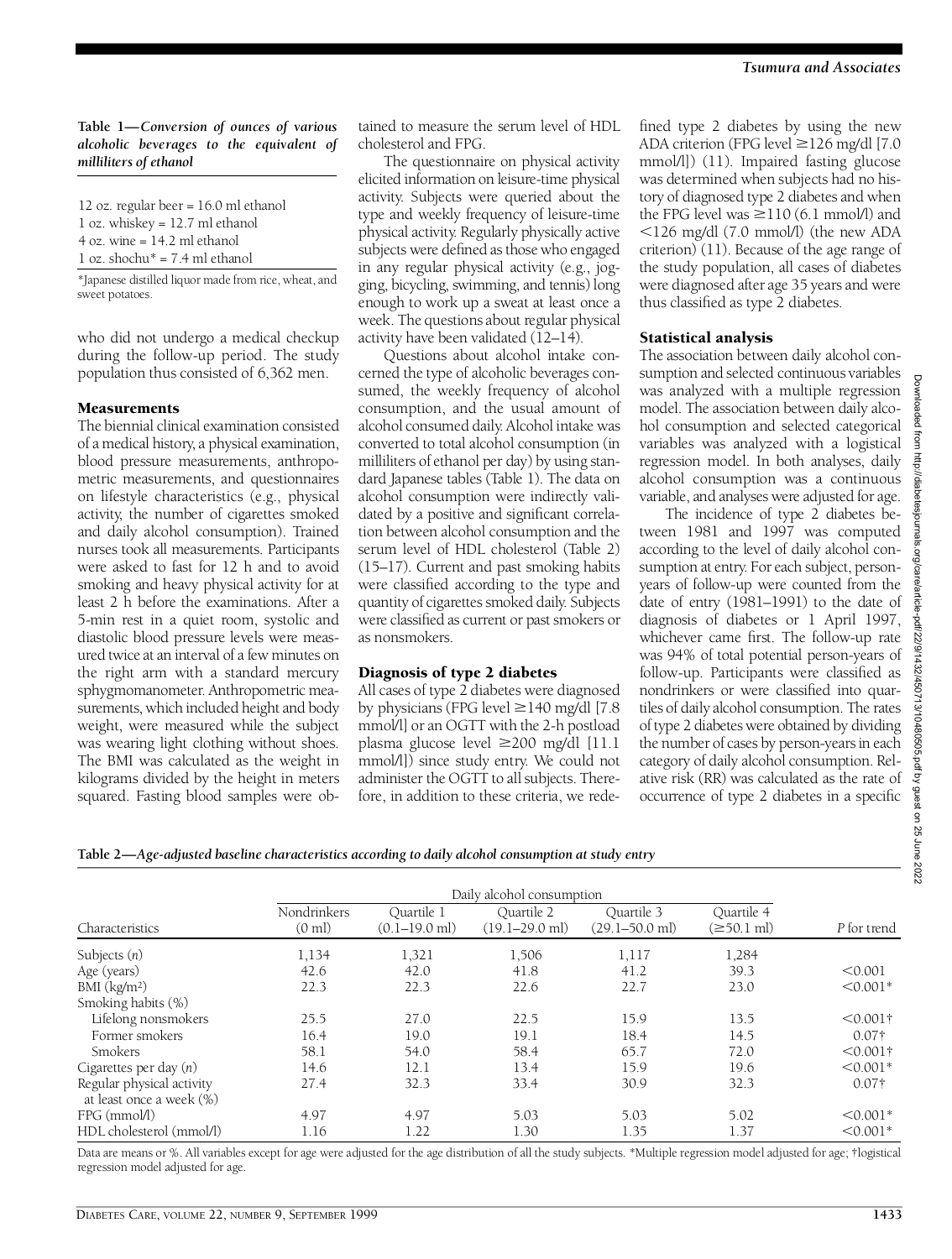category of daily alcohol consumption divided by the incidence rate in nondrinkers. Cox proportional hazards regression analyses were used to evaluate the simultaneous effects of daily alcohol consumption, BMI, age, leisure-time physical activity (regular physical activity at least once a week), parental history of diabetes (yes or no), smoking habit  $\langle$  <20 cigarettes/day,  $\geq$ 20 cigarettes/day, past smokers, or nonsmokers), and FPG level. The linear trends in risks were evaluated by entering indicators for each categorical level of exposure and using the median value for each category. In multiple adjusted analysis, FPG level was included in the analysis of alcohol consumption and the risk of type 2 diabetes. This was because, even after stratified analyses by alcohol consumption (nondrinkers and drinkers), FPG level was significantly associated with an increased risk of type 2 diabetes in both groups, and we concluded that FPG level may not be in the causal pathway between daily alcohol consumption and type 2 diabetes (data not shown). Because age and FPG level were linearly related to the risk of type 2 diabetes (data not shown), these predictors were entered into the model as continuous variables.

We calculated the 95% CIs for each RR. *P* values are two-tailed. Statistical analyses were performed with the SPSS 7.5J software package (SPSS, Chicago).

**RESULTS** — During the 62,016 personyears follow-up (range 4–16 years), 456 men developed type 2 diabetes. BMI, FPG level, serum level of HDL cholesterol, and the proportion of current smokers increased significantly with increases in daily alcohol consumption (Table 2). There was no significant relationship between daily alcohol consumption and the frequency of engaging in regular physical activity.

Men who consumed  $\geq 50.1$  ml/day of alcohol had an age-adjusted RR of type 2 diabetes of 1.40 (95% CI 1.04–1.88) compared with nondrinkers. The relationship between heavy alcohol consumption and type 2 diabetes was weaker after the data were adjusted for age, BMI, smoking habit  $\langle$  <20 cigarettes/day,  $\geq$  20 cigarettes/day, past smokers, or nonsmokers), leisure-time physical activity (regular physical activity at least once a week), parental history of diabetes (yes or no), and FPG level (see Model 1 in Table 3). On the other hand, after multiple adjustment, including FPG level, moderate alcohol consumption was associated with a significantly lower risk of type 2 diabetes.

Men who consumed 29.1–50.0 ml/day of alcohol had an RR of developing type 2 diabetes of 0.67 (0.47–0.94) compared with nondrinkers (see Model 1 in Table 3).

To examine whether the BMI modified the association between daily alcohol consumption and the risk of type 2 diabetes, we stratified subjects according to BMI (see Model 2 in Table 3). Among lean men (BMI  $\leq$ 22.0 kg/m<sup>2</sup>), daily heavy alcohol consumption was strongly and positively associated with the risk of type 2 diabetes; men who consumed  $\geq 50.1$  ml/day of alcohol had an RR of developing type 2 diabetes of 2.48 (1.31–4.71) compared with nondrinkers after adjusting for several known or suspected predictors of type 2 diabetes. In contrast, among men with a BMI of  $\geq$ 22.1 kg/m<sup>2</sup>, moderate alcohol consumption was associated with a significantly lower risk of type 2 diabetes; men who consumed 29.1–50.0 ml/day of alcohol had a multiple adjusted RR of developing type 2 diabetes of  $0.58$   $(0.39-0.87)$  compared with nondrinkers.

Because people may alter their drinking habits over time, additional analyses were performed on the basis of using both the data at study entry (1981–1990) and at the third examination performed 4 years after each participant was enrolled (1985-1994). We also performed analyses that excluded participants who developed type 2 diabetes between study entry (1981–1990) and the third examination 4 years later  $(1985-$ 1994) (see Model 3 in Table 3). In the third examination (1985-1994), 50.2% of participants reported the same level of alcohol consumption, 16.3% reported a reduced level of consumption, and 33.5% reported an increased level of consumption. After adjusting for several known or suspected predictors of type 2 diabetes, among lean men (BMI  $\leq$ 22.0 kg/m<sup>2</sup>), men who consumed  $\geq$ 50.1 ml/day of alcohol at both time points had an RR of developing type 2 diabetes of 2.01 (1.01–4.01) compared with men who were nondrinkers or consumed 0.1–29.0 ml/day of alcohol at both time points. In contrast, among men with a BMI  $\geq$ 22.1 kg/m<sup>2</sup>, those who consumed 29.1–50.0 ml/day of alcohol at both time points had a multiple adjusted RR of type 2 diabetes of 0.43 (0.21–0.89) compared with nondrinkers or men who consumed 0.1–29.0 ml/day of alcohol at both time points.

**CONCLUSIONS** — These prospective data indicate that, among lean men (BMI  $\leq$ 22.0 kg/m<sup>2</sup>), habitual heavy alcohol consumption  $(\geq 50.1 \text{ ml/day})$  was positively related to the development of type 2 diabetes, but among men with a higher BMI (≥22.1 kg/m<sup>2</sup>), habitual moderate alcohol consumption (29.1–50.0 ml/day) was associated with a decreased risk of type 2 diabetes. These associations persisted despite adjustments for age, BMI, smoking habit, leisure-time physical activity, parental history of type 2 diabetes, and FPG level.

All subjects underwent medical screening by a physician at least once annually, and cases of type 2 diabetes were diagnosed by the physicians (FPG level of  $\geq$ 140 mg/dl or an OGTT with a 2-h postload plasma glucose level of  $\geq$ 200 mg/dl). Because an OGTT could not be performed in every subject, we redefined type 2 diabetes according to the ADA criterion of an FPG level  $\geq$ 126 mg/dl or an OGTT with a 2-h postload plasma glucose level of  $\geq$  200 mg/dl (11). We considered the possibility that there may be bias due to misclassification if the proportion of cases of type 2 diabetes determined by an OGTT differed across levels of alcohol consumption, but that proportion of cases did not differ across levels of alcohol consumption (data not shown). All subjects in the study were registered employees of the same company and thus may not always be representative of the general Japanese population, but these relationships are thought to apply to most white-collar urban workers in Japan. However, the relative homogeneity of the cohort may actually enhance the study's internal validity. Because of the relatively uniform educational background and socioeconomic status of the men in this cohort, these variables are not likely to represent confounding factors.

Shaper et al. (18) argued that the reference group of persons who identify themselves as alcohol abstainers is typically contaminated by subjects who have reduced their alcohol consumption because of preexisting disease or who are recovering alcoholics. Alcoholics and patients with liver cirrhosis have a higher risk of diabetes (19–21). We considered the possibility that these men may have stopped drinking because of illness. Including these men in the reference group of alcohol abstainers could artificially create an inverse association between alcohol consumption and type 2 diabetes, but we excluded men with these conditions from our analysis. There were no alcoholics in this cohort. Therefore, these biases are not likely to have affected the relationships observed in the study.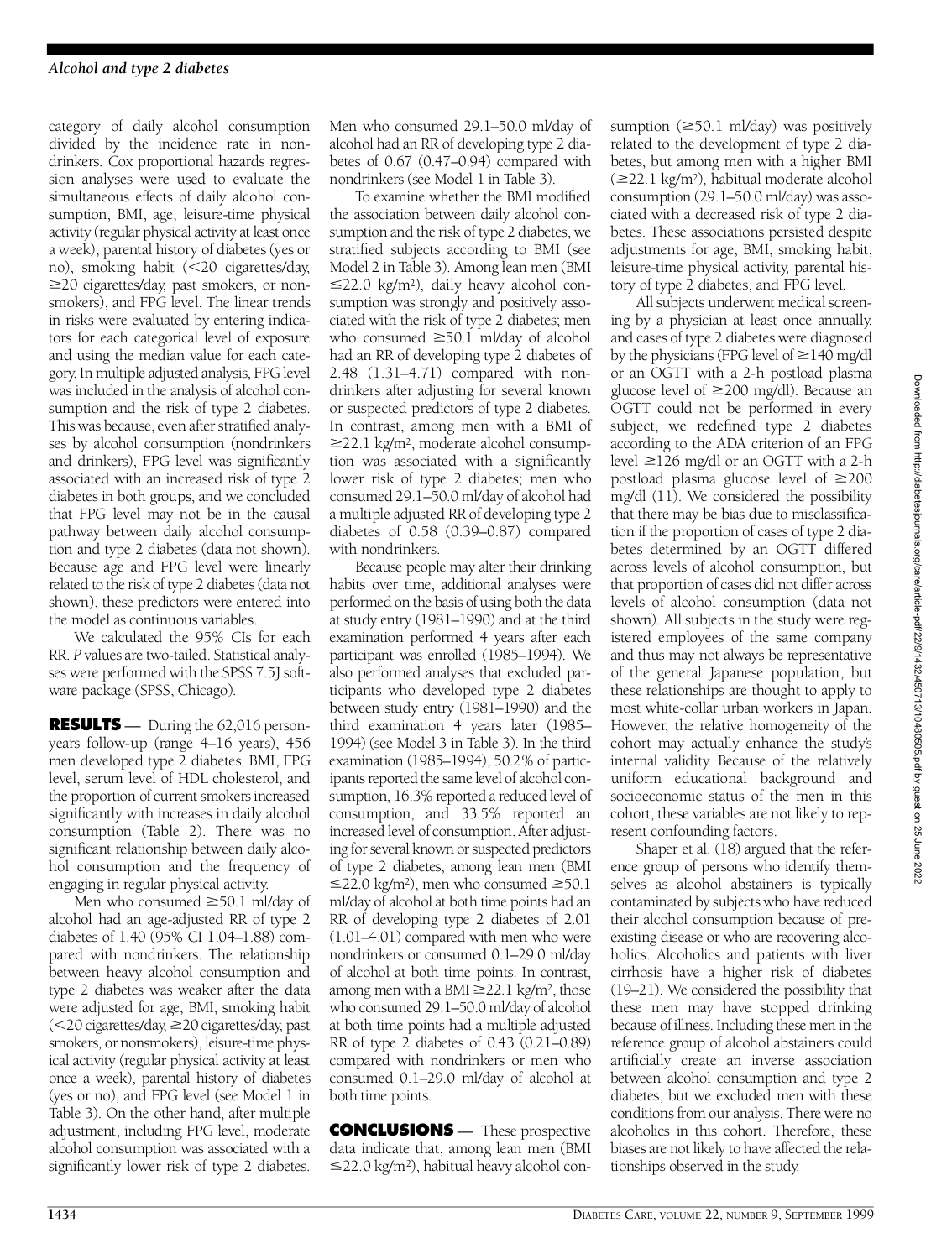| Daily alcohol<br>consumption (ml/day) |                   | Total person-years | Cases          | Rate per 10,000<br>person-years | Age-adjusted<br>RR (95% CI) | Multiple adjusted<br>RR (95% CI)* |
|---------------------------------------|-------------------|--------------------|----------------|---------------------------------|-----------------------------|-----------------------------------|
| Model 1†                              |                   |                    |                |                                 |                             |                                   |
| Nondrinkers                           |                   | 10,638             | 76             | 71.4                            | 1.00                        | 1.00                              |
| Quartile 1 (0.1-19.0)                 |                   | 13,438             | 95             | 70.6                            | $0.98(0.73 - 1.33)$         | $0.99(0.73 - 1.36)$               |
| Ouartile 2 (19.1-29.0)                |                   | 15,364             | 120            | 78.1                            | $1.08(0.81 - 1.44)$         | $1.00(0.74 - 1.34)$               |
| Quartile 3 (29.1-50.0)                |                   | 10,788             | 60             | 55.6                            | $0.80(0.57 - 1.12)$         | $0.67(0.47-0.94)$                 |
| Quartile $4 \approx 50.1$             |                   | 11,788             | 105            | 89.1                            | $1.40(1.04 - 1.88)$         | $1.10(0.81 - 1.51)$               |
| P for trend                           |                   |                    |                |                                 | 0.10                        | 0.87                              |
| Model 2 <sup>†</sup>                  |                   |                    |                |                                 |                             |                                   |
| BMI $\leq$ 22.0 kg/m <sup>2</sup>     |                   |                    |                |                                 |                             |                                   |
| Nondrinkers                           |                   | 4,996              | 16             | 32.0                            | 1.00                        | 1.00                              |
| $0.1 - 19.0$                          |                   | 6,374              | 25             | 39.2                            | $1.22(0.65 - 2.28)$         | $1.20(0.62 - 2.34)$               |
| $19.1 - 29.0$                         |                   | 6,194              | 29             | 46.8                            | $1.44(0.78 - 2.65)$         | $1.39(0.74 - 2.62)$               |
| $29.1 - 50.0$                         |                   | 4,254              | 16             | 37.6                            | $1.19(0.60 - 2.38)$         | $1.07(0.52 - 2.21)$               |
| $\geq 50.1$                           |                   | 4,122              | 29             | 70.4                            | $2.37(1.28 - 4.37)$         | $2.48(1.31-4.71)$                 |
| P for trend                           |                   |                    |                |                                 | 0.009                       | 0.004                             |
| BMI $\geq$ 22.1 kg/m <sup>2</sup>     |                   |                    |                |                                 |                             |                                   |
| Nondrinkers                           |                   | 5,642              | 60             | 106.3                           | 1.00                        | 1.00                              |
| $0.1 - 19.0$                          |                   | 7,064              | 70             | 99.1                            | $0.92(0.65 - 1.30)$         | $0.94(0.66 - 1.34)$               |
| $19.1 - 29.0$                         |                   | 9,170              | 91             | 99.2                            | $0.93(0.67 - 1.28)$         | $0.91(0.65 - 1.27)$               |
| $29.1 - 50.0$                         |                   | 6,534              | 44             | 67.3                            | $0.65(0.44 - 0.96)$         | $0.58(0.39 - 0.87)$               |
| $\geq 50.1$                           |                   | 7,666              | 76             | 99.1                            | $1.06(0.75 - 1.49)$         | $0.88(0.62 - 1.26)$               |
| P for trend                           |                   |                    |                |                                 | 0.75                        | 0.23                              |
| Model 3‡                              |                   |                    |                |                                 |                             |                                   |
| BMI $\leq$ 22.0 kg/m <sup>2</sup>     |                   |                    |                |                                 |                             |                                   |
| Study entry                           | Third examination |                    |                |                                 |                             |                                   |
| Nondrinkers                           | Nondrinkers       |                    |                |                                 |                             |                                   |
| $0.1 - 19.0$                          | $0.1 - 19.0$      | 11,878             | 29             | 24.4                            | 1.00                        | 1.00                              |
| $19.1 - 29.0$                         | $19.1 - 29.0$     |                    |                |                                 |                             |                                   |
| $29.1 - 50.0$                         | $29.1 - 50.0$     | 1,484              | $\overline{7}$ | 47.2                            | $1.98(0.87 - 4.53)$         | $1.61(0.68 - 3.76)$               |
| $\geq 50.1$                           | $\geq 50.1$       | 2,846              | 14             | 49.2                            | 2.11 (1.09-4.04)            | $2.01(1.01-4.01)$                 |
| P for trend                           |                   |                    |                |                                 | 0.01                        | 0.03                              |
| BMI $\geq$ 22.1 kg/m <sup>2</sup>     |                   |                    |                |                                 |                             |                                   |
| Study entry                           | Third examination |                    |                |                                 |                             |                                   |
| Nondrinkers                           | Nondrinkers       |                    |                |                                 |                             |                                   |
| $0.1 - 19.0$                          | $0.1 - 19.0$      | 13,598             | 116            | 85.3                            | 1.00                        | 1.00                              |
| $19.1 - 29.0$                         | $19.1 - 29.0$     |                    |                |                                 |                             |                                   |
| $29.1 - 50.0$                         | $29.1 - 50.0$     | 2,056              | 8              | 38.9                            | $0.46(0.22 - 0.95)$         | $0.43(0.21 - 0.89)$               |
| $\geq 50.1$                           | $\geq 50.1$       | 4,744              | 33             | 70.0                            |                             |                                   |
|                                       |                   |                    |                |                                 | $1.01(0.68 - 1.51)$         | $0.94(0.62 - 1.41)$               |
| P for trend                           |                   |                    |                |                                 | 0.69                        | 0.64                              |

\*Adjusted for age, BMI, smoking habits (<20 cigarettes daily, ≥20 cigarettes daily, past smokers, nonsmokers), leisure-time physical activity (regular physical activity at least once a week), parental history of diabetes (yes or no), and FPG level. †Based on data of daily alcohol consumption from the study entry and including cases of type 2 diabetes from 1981 to 1997. ‡Based on data of daily alcohol consumption from the study entry (1981–1990) and the third examination done 4 years after each subject was enrolled (1985–1994), excluding cases of type 2 diabetes during the first 4-year follow-up period.

Because a relationship between panc reatitis and the risk of diabetes has been reported  $(22,23)$ , we considered the possibility that, among lean men, pancreatitis due to heavy alcohol consumption may cause diabetes (23). In our study, among 29 lean men who consumed  $\geq 50.1$ ml/day of alcohol and developed diabetes, there were no subjects with pancreatitis either at study entry or during the observation period. Therefore, there was no possibility that pancreatitis caused diabetes in any of these men.

Previous epidemiological findings concerning the association between alcohol consumption and the risk of type 2 diabetes are inconclusive  $(7-10)$ . One prospective study reported a positive association (7), but others have reported inverse associations (8–10). In a study of 41,810 health p rofessionals followed for 6 years, men who drank 30.0–49.9 g/day of alcohol had a 39% reduced risk of developing type 2 diabetes (9). Alcohol drinking was also inversely associated with the risk of type 2 diabetes in a cohort of 7,735 middle-aged British men and in the Nurses' Health Study (8,10). In some cross-sectional studies, low to moderate alcohol consumption among healthy people is associated with increased

insulin sensitivity and a decreased level of fasting plasma insulin (4–6). The mean BMI in these studies was  $\geq$ 25.0 kg/m<sup>2</sup>. In our study, we also found an inverse association between habitual moderate alcohol consumption (29.1–50.0 ml/day) and the risk of type 2 diabetes in men with a BMI of  $≥22.1$  kg/m<sup>2</sup>.

In this study, we did not determine why daily heavy alcohol consumption among lean men increases the risk of type 2 diabetes. Holbrook et al. (7) reported that, in a cohort of 524 adults aged 30–79 years, alcohol consumption was a significant and independent predictor of type 2 diabetes in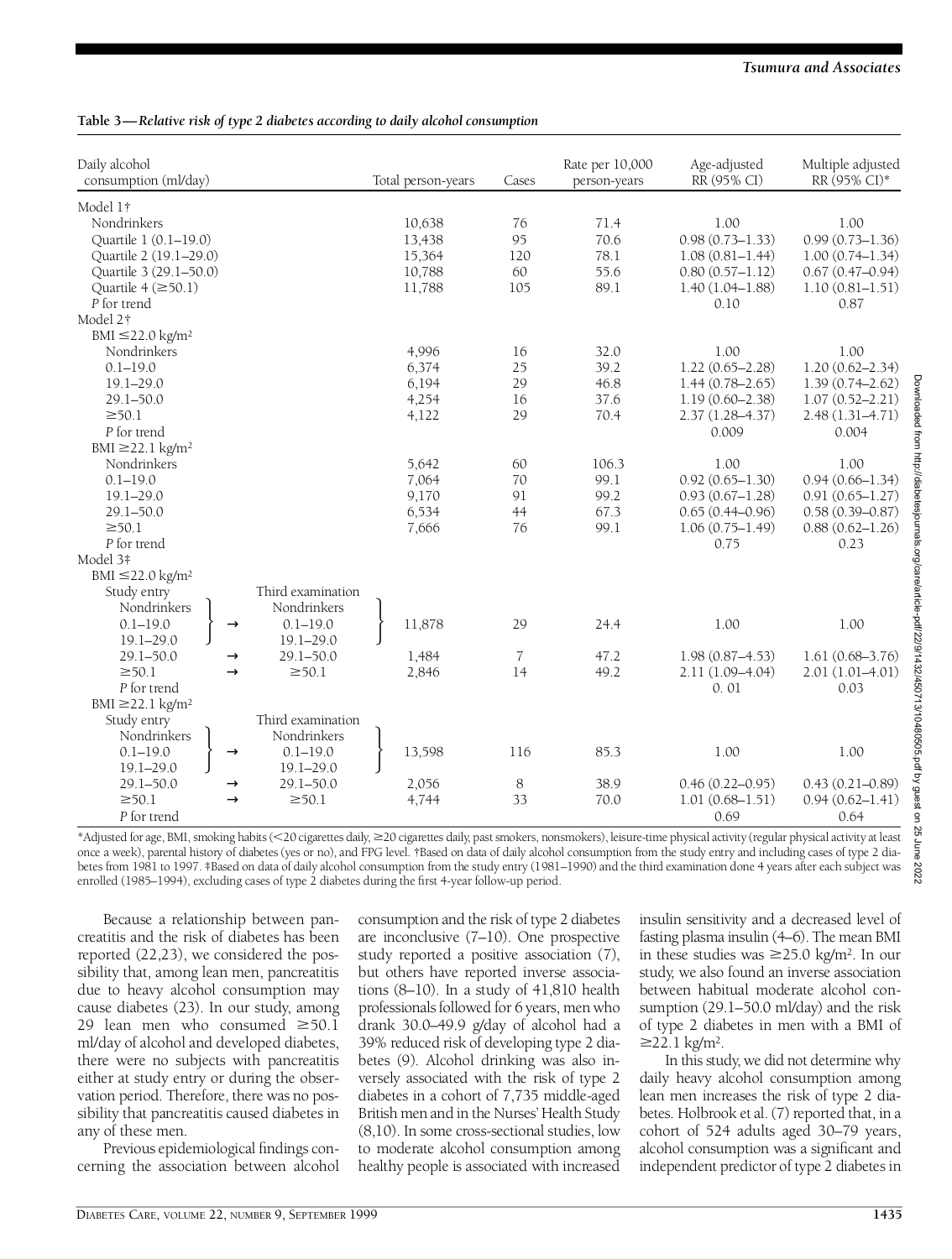men but not in women (RR 1.5/137.8 g alcohol for intake during the past week and 1.5/24.5 g alcohol for intake during the past 24 h). In that study, a limited number of incidence cases may have been responsible for the positive association, and the relationship between alcohol consumption and the risk of type 2 diabetes was not limited to lean people. Type 2 diabetes is a complex disorder characterized by insulin resistance and impaired insulin secretion. Because obesity mostly modifies insulin resistance, nonobese individuals usually do not have insulin resistance, except for those with hypertension or some genetic etiology (24,25). In our study, we excluded men with hypertension at study entry. Thus, daily heavy alcohol consumption among lean men may have a toxic effect on the pancreatic islet cells rather than on insulin resistance.

Matsumoto et al. (26) reported that impaired early-phase insulin secretion is the initial abnormality in the development of impaired glucose tolerance in Japanese people rather than insulin resistance. Kadowaki et al. (27) reported that insulin deficiency is a strong predictor of the development of type 2 diabetes. Moreover, Sereny and Endrenyi (28) reported that a significant decrease in insulin secretion was found in the early phase of the intravenous glucose tolerance test in chronic alcoholics. Shah et al. (29) reported inhibition of glucose-stimulated insulin secretion after oral ethanol gavage before an intravenous glucose tolerance test in rats, and Singh and Patel (30) also reported the same results. Therefore, among lean Japanese individuals without diabetes who are heavy alcohol drinkers, heavy alcohol consumption may lead to an impairment of early-phase insulin secretion. The effect of heavy alcohol consumption in relation to insulin secretion among Japanese lean subjects without diabetes must be investigated.

In conclusion, our results provide evidence that, among men with a higher BMI  $(\geq 22.1 \text{ kg/m}^2)$ , moderate alcohol consumption (29.1–50.0 ml/day) is associated with a decreased risk of type 2 diabetes, but among lean men (BMI  $\leq$ 22.0 kg/m<sup>2</sup>), heavy alcohol consumption  $(\geq 50.1$ ml/day) is associated with an increased risk of type 2 diabetes. Further investigation of the interrelationships among alcohol consumption, obesity, insulin resistance, and diabetes is needed to clarify these mechanisms.

### **References**

- 1 . Colditz GA, Willett WC, Rotnitzky A, Manson JE: Weight gain as a risk factor for clinical diabetes mellitus in women. *Ann Intern M e d* 122:481–486, 1995
- 2. Barrett Connor E: Epidemiology, obesity, and non-insulin-dependent diabetes mellitus. *Epidemiol Rev* 11:172–181, 1989
- 3. Morris RD, Rimm DL, Hartz AJ, Kalkhoff RK, Rimm AA: Obesity and heredity in the etiology of non-insulin-dependent diabetes mellitus in 32,662 adult white women. Am *J Epidemiol* 130:112–121, 1989
- 4 . Mayer EJ, Newman B, Quesenberry CP Jr, Friedman GD, Selby JV: Alcohol consumption and insulin concentrations: role of insulin in associations of alcohol intake with high-density lipoprotein cholesterol and triglycerides. *Circulation* 88:2190-2197, 1993
- 5. Lazarus R, Sparrow D, Weiss ST: Alcohol intake and insulin levels: the Normative Aging Study. Am J Epidemiol 145:909-916, 1997
- 6 . Kiechl S, Willeit J, Poewe W, Egger G, Oberhollenzer F, Muggeo M, Bonora E: Insulin sensitivity and regular alcohol consumption: large, prospective, cross-sectional population study (Bruneck Study). *BMJ* 313:1040–1044, 1996
- 7. Holbrook TL, Barrett Connor E, Wingard DL: A prospective population-based study of alcohol use and non-insulin-dependent diabetes mellitus. Am J Epidemiol 132:902-909, 1990
- 8 . Stampfer MJ, Colditz GA, Willett WC, Manson JE, Arky RA, Hennekens CH, Speizer FE: A prospective study of moderate alcohol drinking and risk of diabetes in women. Am J Epidemiol 128: 549–558, 1988
- 9. Rimm EB, Chan J, Stampfer MJ, Colditz GA, Willett WC: Prospective study of cigarette smoking, alcohol use, and the risk of diabetes in men. *BMJ* 310:555-559, 1995
- 10. Perry IJ, Wannamethee SG, Walker MK, Thomson AG, Whincup PH, Shaper AG: Prospective study of risk factors for development of non-insulin dependent diabetes in middle aged British men. *BMJ* 310: 560–564, 1995
- 11. Report of the Expert Committee on the Diagnosis and Classification of Diabetes Mellitus. *Diabetes Care* 20:1183-1197, 1997
- 12. Siconolfi SF, Lasater TM, Snow RC, Carleton RA: Self-reported physical activity compared with maximal oxygen uptake. *Am J Epidemiol* 122:101–105, 1985
- 13. Washburn RA, Adams LL, Haile GT: Physical activity assessment for epidemiologic research: the utility of two simplified approaches. *Prev Med* 16:636–646, 1987
- 14. Washburn RA, Goldfield SR, Smith KW, McKinlay JB: The validity of self-reported

exercise-induced sweating as a measure of physical activity. Am J Epidemiol 132: 107–113, 1990

- 15. Gordon T, Ernst N, Fisher M, Rifkind BM: Alcohol and high-density lipoprotein cholesterol. *Circulation* 64:III63-III67, 1981
- 16. Gaziano JM, Buring JE, Breslow JL, Goldhaber SZ, Rosner B, Van Denburgh M, Willett W, Hennekens CH: Moderate alcohol intake, increased levels of highdensity lipoprotein and its subfractions, and decreased risk of myocardial infarction. *N Engl J Med* 329:1829–1834, 1993
- 17. Linn S, Carroll M, Johnson C, Fulwood R, Kalsbeek W, Briefel R: High-density lipoprotein cholesterol and alcohol consumption in US white and black adults: data from NHANES II. *Am J Public Health* 83:811-816, 1993
- 18. Shaper AG, Wannamethee G, Walker M: Alcohol and mortality in British men: explaining the U-shaped curve. *Lancet* 2: 1267–1273, 1988
- 19. Lindegard B, Langman MJ: Marital state, alcohol consumption, and liability to myocardial infarction, stroke, diabetes mellitus, or hypertension in men from Gothenburg. *BMJ* 291:1529-1533, 1985
- 20. Cacciatore L, Cozzolino G, Giardina MG, De Marco F, Francica G, Lonardo A, Matarazzo M, Varriale A: Liver cirrhosis as a diabetogenic condition (Letter). *Dig Dis Sci* 31:111,  $1986$
- 21. Gentile S, Loguercio C, Marmo R, Carbone L, Del Vecchio Blanco C: Incidence of altered glucose tolerance in liver cirrhosis. *Diabetes Res Clin Pract* 22:37–44, 1993
- 22. Larsen S, Hilsted J, Tronier B, Worning H: Metabolic control and B cell function in patients with insulin-dependent diabetes mellitus secondary to chronic pancreatitis. *M e t a b o l i s m* 36:964–967, 1987
- 23. Koizumi M, Yoshida Y, Abe N, Shimosegawa T, Toyota T: Pancreatic diabetes in Japan. *Pancreas* 16:385–391, 1998
- 24. Rocchini AP: Insulin resistance and blood pressure regulation in obese and nonobese subjects (Special lecture). *Hypertension* 17: 837–842, 1991
- 25. Perseghin G, Ghosh S, Gerow K, Shulman GI: Metabolic defects in lean nondiabetic offspring of NIDDM parents: a crosssectional study. *Diabetes* 46:1001-1009, 1997
- 26. Matsumoto K, Miyake S, Yano M, Ueki Y, Yamaguchi Y, Akazawa S, Tominaga Y: Glucose tolerance, insulin secretion, and insulin sensitivity in nonobese and obese Japanese subjects. *Diabetes Care* 20:1562-1568, 1997
- 27. Kadowaki T, Miyake Y, Hagura R, Akanuma Y, Kajinuma H, Kuzuya N, Takaku F, Kosaka K: Risk factors for worsening to diabetes in subjects with impaired glucose tolerance. *D i a b e t o l o g i a* 26:44–49, 1984
- 28. Sereny G, Endrenyi L: Mechanism and sig-